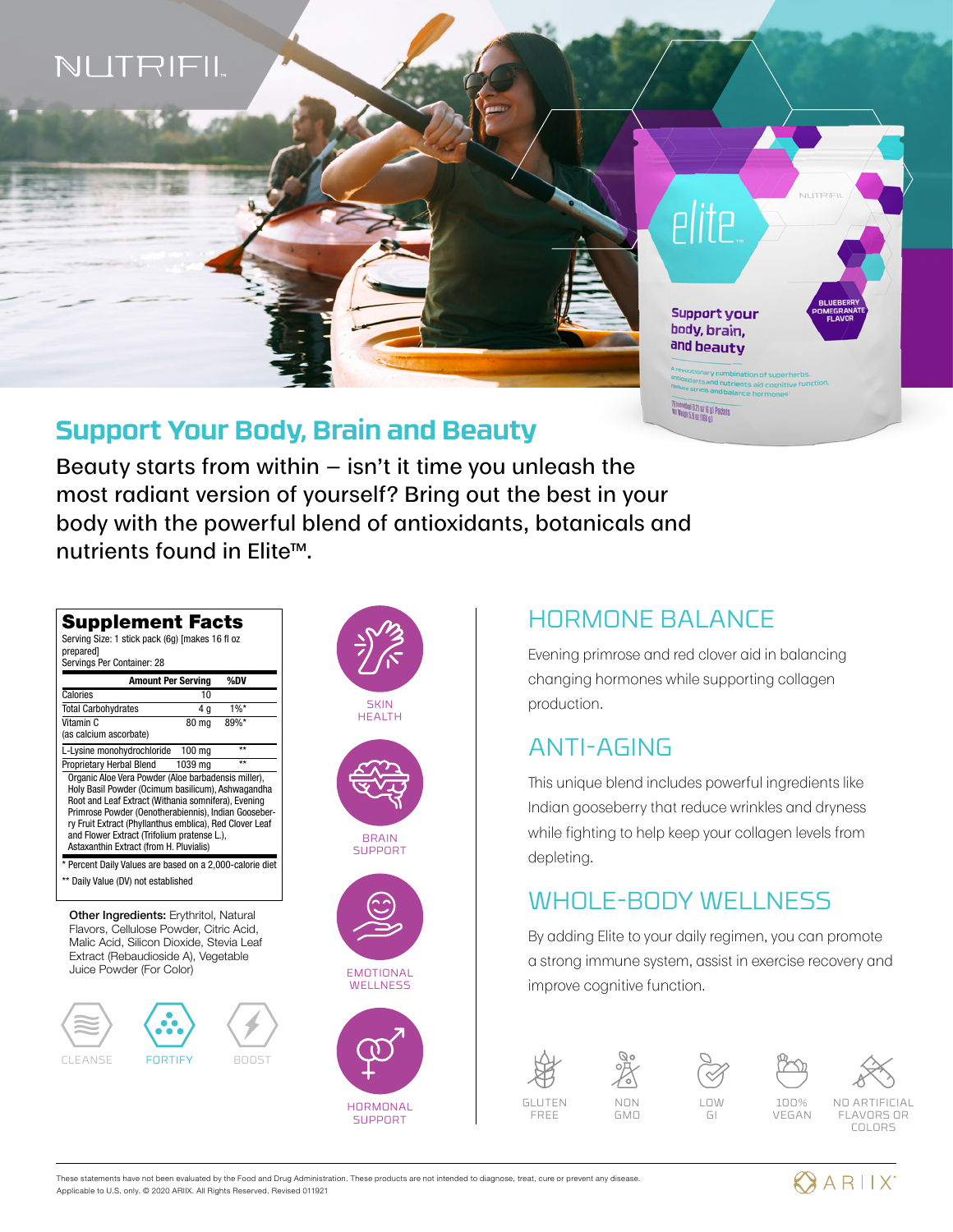# ITRIFIL



# **An Elite Formula**

Elite is a revolutionary formula designed to improve your overall well-being. By harnessing the power of super herbs, antioxidants and nutrients, Elite helps to support the immune system, reduce stress, aid cognitive function, help sustain balanced hormones, and promote emotional well-being, all while offering younger-looking skin.

# **Live Your Best Life**

With Elite's fusion of incredibly advanced superior antioxidants, age-defying botanicals and powerful nutrients, your body will be well-equipped to stand strong. We all need better digestion to boost our immune systems, better hydration, improved nutrient absorption, less stress, less fatigue and a better night's sleep to live an elite life — thankfully, you don't have to look far because Elite can address all of these needs.

### KEY INGREDIENTS

- Ashwagandha
- Holy basil
- Red clover
- Astaxanthin
- Indian gooseberry
- Aloe
- Evening primrose
- L-lysine

### BENEFITS

- Serves to support nerve cells
- Supports cognitive function and mental performance
- Helps reduce stress and elevates mood
- Supports exercise recovery
- Helps support a strong immune system
- Promotes healthy skin
- Hormone support
- Low-glycemic and gluten-free



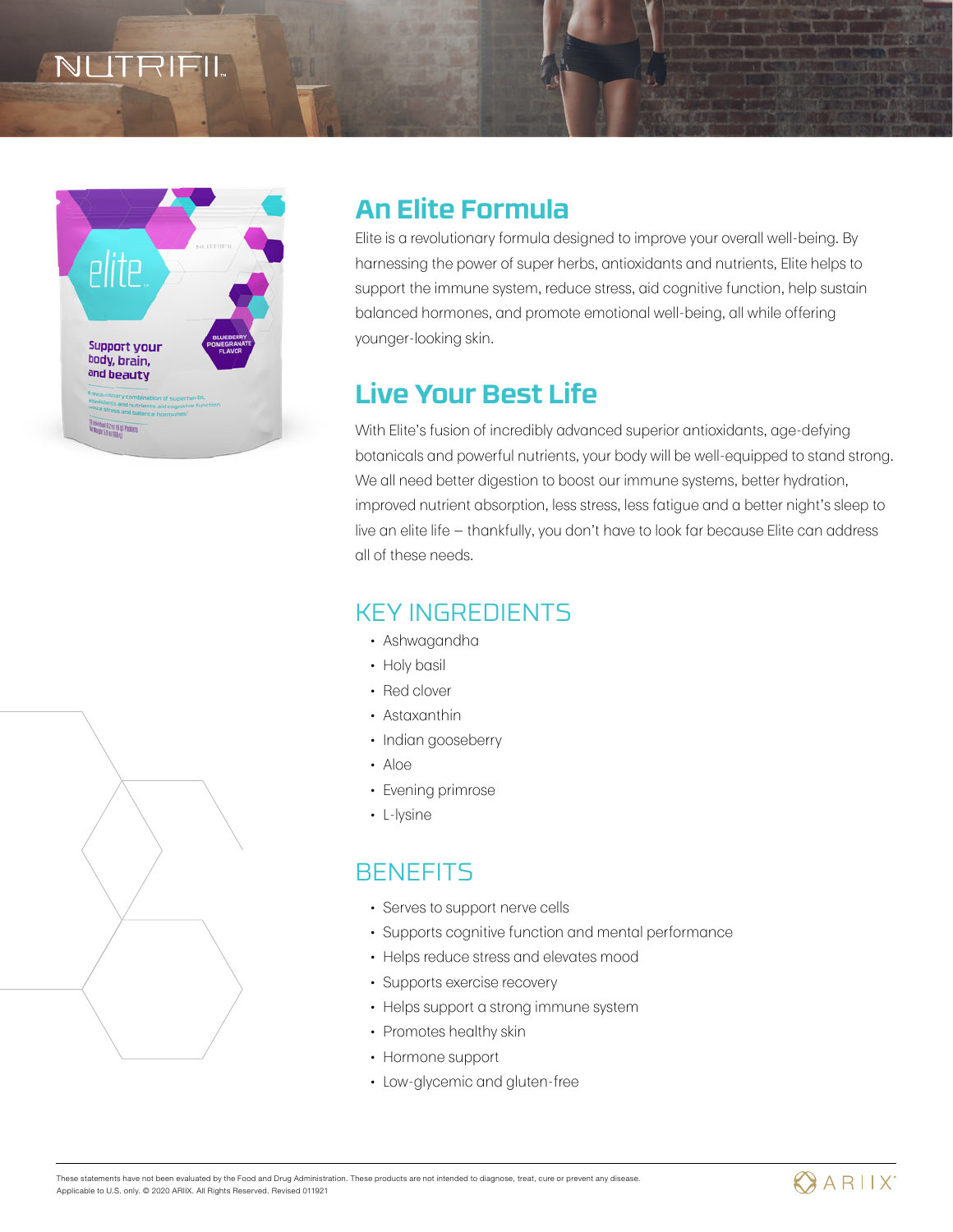# NUTRIFIL

# **Frequently Asked Questions**

#### **What does Elite do?**

- Serves to support nerve cells
- Supports cognitive function and mental performance
- Helps reduce stress and elevates mood
- Supports exercise recovery
- Helps support a strong immune system
- Promotes healthy skin
- Hormone balance support
- Low-glycemic and gluten-free

#### **What are the key ingredients in Elite and what do they do?**

#### **Astaxanthin**

- Boosts the body's immune system and supports organ, connective tissue and skin health with 3,000 times the strength of resveratrol and 800 times the strength of CoQ10
- Considered one of the most powerful antioxidants in nature
- Shown to fight free radicals 6,000 times better than vitamin C, 550 times better than vitamin E, and 40 times better than beta carotene
- Helps protect brain, heart and joint health
- Supports healthy endurance and energy levels
- Rejuvenates skin from within by improving skin moisture levels and elasticity

#### **Ashwagandha**

- Often called the "ultimate mood food," ashwagandha helps reduce cortisol, the body's stress hormone
- Helps decrease fatigue and increase energy while also promoting a restful night's sleep
- Supports cognitive health and brain function, including memory
- Helps maintain healthy blood sugar levels already in the normal range
- Supports collagen, joint and bone health

• Rejuvenates skin from within by improving skin moisture levels and elasticity

#### **Indian Gooseberry**

- A super-antioxidant beauty food that helps inhibit the breakdown of collagen and hyaluronic acid, leading to smoother, more hydrated skin
- Reduces wrinkles and dryness
- Supports cognitive function and mental performance
- High in phytochemicals and antioxidants that help fight free radicals which cause oxidative damage
- Helps maintain healthy cholesterol levels and support cardiovascular health
- Supports healthy liver function

#### **L-Lysine**

- An essential amino acid that promotes skin health through the formation of collagen and supports good bone health by increasing calcium absorption
- Helps support workout recovery
- Helps reduce stress-induced anxiety
- Supports a healthy gut

#### **Aloe**

- Delivering essential amino acids to your body, aloe supports healthy functioning of the immune and digestive systems, and also promotes positive muscle and joint function
- Promotes the absorption of nutrients
- Contains vitamins, minerals, trace metals, and 18 of the 21 amino acids
- Contains positive flora which help the entire digestive tract
- Provides enhanced antioxidant support